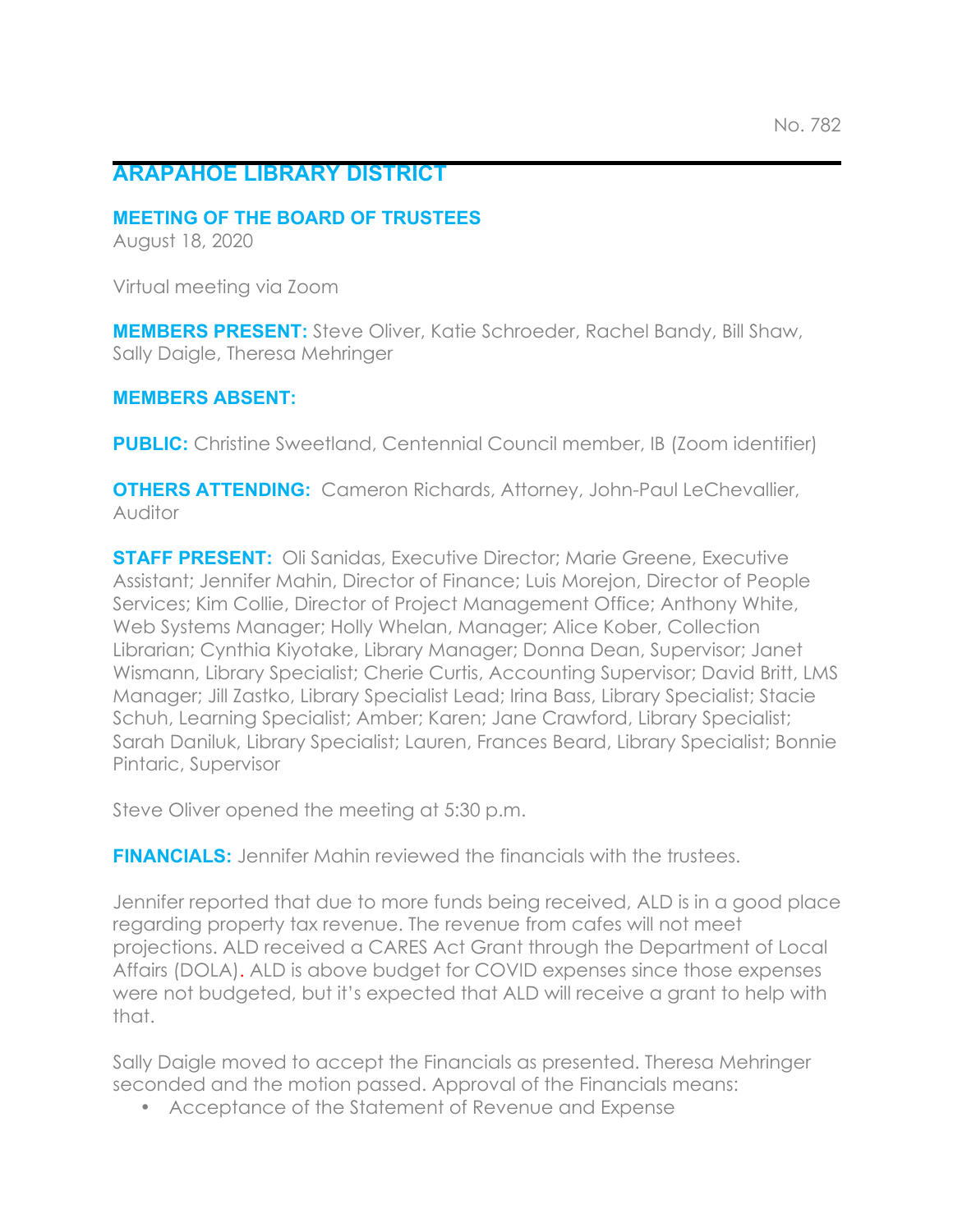• Acceptance of the Balance Sheet

**FINANCIAL REPORT:** Jennifer Mahin explained that ALD needs to do a budget amendment because the self-insurance claims were over budget by about \$67,000. ALD ended 2019 below budget overall, so money needs to be shifted from the general fund to the self-insurance fund.

Bill Shaw asked what timeframe the budget amendment covers and Jennifer responded that it covers the calendar year of 2019.

John-Paul LeChevalier will present the audit.

ALD requested that the audit RFP be postponed due to COVID.

Jennifer and Oli met with the finance committee to discuss financing the balance of the Kelver building project expense.

**PUBLIC HEARING:** Steve Oliver opened the public hearing at 5:54 pm.

Steve explained that this budget amendment does not approve additional funds, instead it covers expenses already incurred and the amendment transfers the funds from the general fund to the self-insurance fund to cover the expenses.

There were no public comments, so Steve closed the public hearing at 5:58 pm.

Rachel moved, Bill Shaw seconded and the motion passed unanimously.

## **APPROVAL OF MINUTES No. 781**:

Rachel Bandy asked that the minutes be amended to correct her statement that a video could be done from Bill Shaw's perspective as a physician (page 15).

Theresa asked that the minutes be amended on page 11 to strike the sentence after she disagrees with the public wearing masks.

Theresa asked about appointing a secretary during this meeting or waiting. Katie Schroeder stated that the board has yet to re-up the other appointments so it could be done then. Rachel is serving as deputy secretary, which will do in the interim.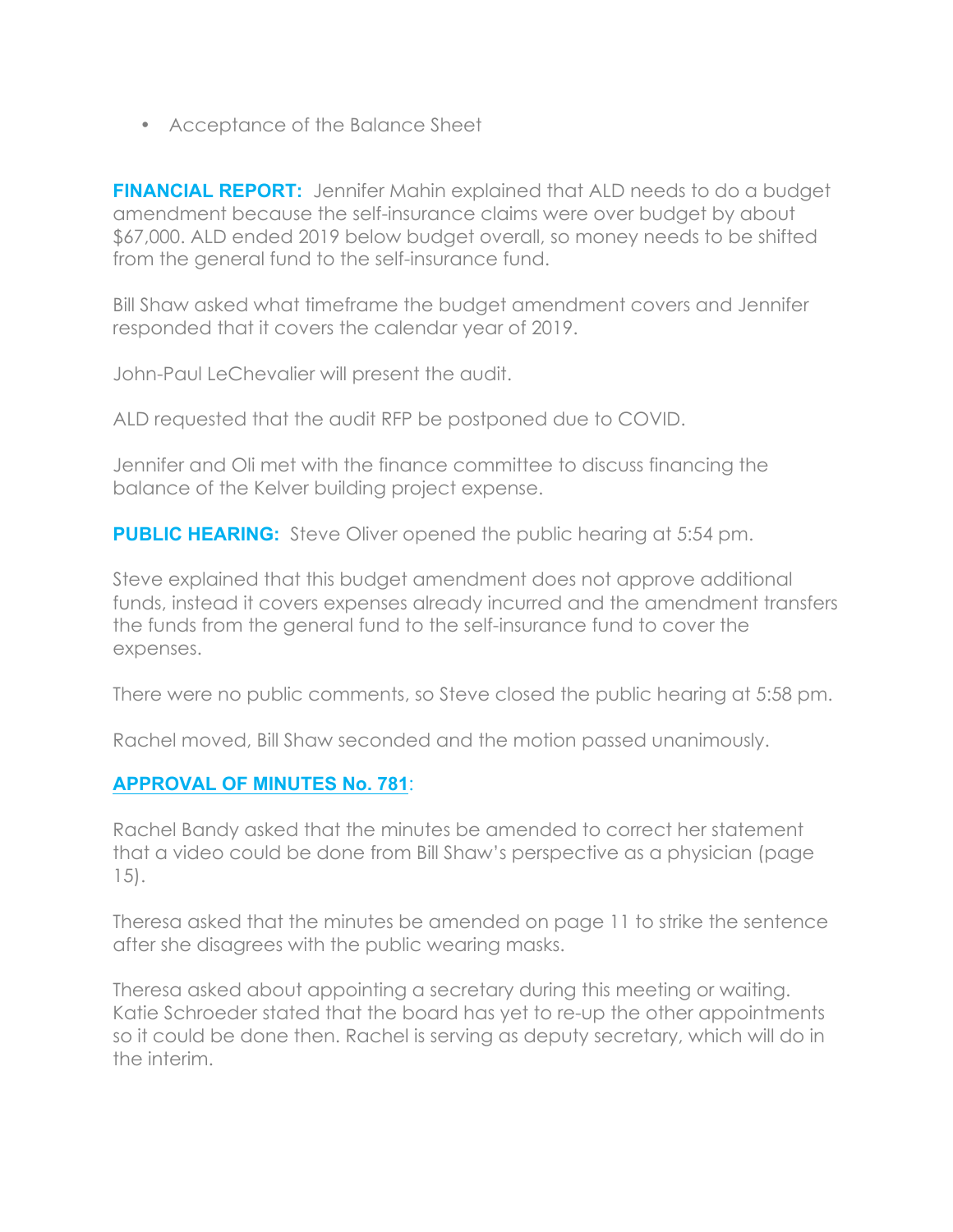Sally Daigle moved to approve the Minutes #781 from the June 16, 2020 Board Meeting with the amendments discussed. Katie Schroeder seconded the motion and the motion passed.

**CONSENT AGENDA:** Katie Schroeder moved and Rachel Bandy seconded to approve the Consent Agenda as presented. The motion passed.

Approval of the Consent Agenda means:

- Approval of the hiring of: [none]
- Approval of the separation of: Cheryl Mason, Lauren Broussard, Dannae Miller, Christine Campbell, Rebekah Largent

**AUDIT PRESENTATION:** John-Paul LeChevallier from CliftonLarsonAllen presented the 2019 audit report and answered questions from the trustees. John-Paul congratulated ALD for receiving the GFOA in excellence in financial reporting for the year 2018. Theresa Mehringer and Steve Oliver previously met with management and John-Paul LeChevallier to review the audit. After discussion, they recommended that the board accept the 2019 audit as presented.

Rachel Bandy moved to accept the auditor's 2019 report. Bill Shaw seconded and the motion passed unanimously.

**APPROVAL TO POSTPONE THE AUDIT RFP:** Jennifer Mahin explained that ALD policy requires an audit RFP every three years and due to COVID, she asked for board approval to postpone the RFP until next year. Bill Shaw moved and Rachel Bandy seconded to approve the postponement of the audit RFP as presented. The motion passed.

**APPROVAL FOR FINANCING KELVER:** Jennifer Mahin reported that she and Oli Sanidas met with the board finance committee to discuss financing the balance of the Kelver building project. ALD obtained bids for financing and presented two to the board.

Rachel Bandy voiced concern about the optics of going into debt when the district has cash in the general fund. Steve Oliver stated that this is common practice in the state and the idea came about because of the uncertainty of future revenue due to COVID.

Theresa Mehringer stated that she and Steve considered the options and because interest rates are so low, and coupled with the uncertainty of COVID-19 and the Gallagher amendment, this is the safest option.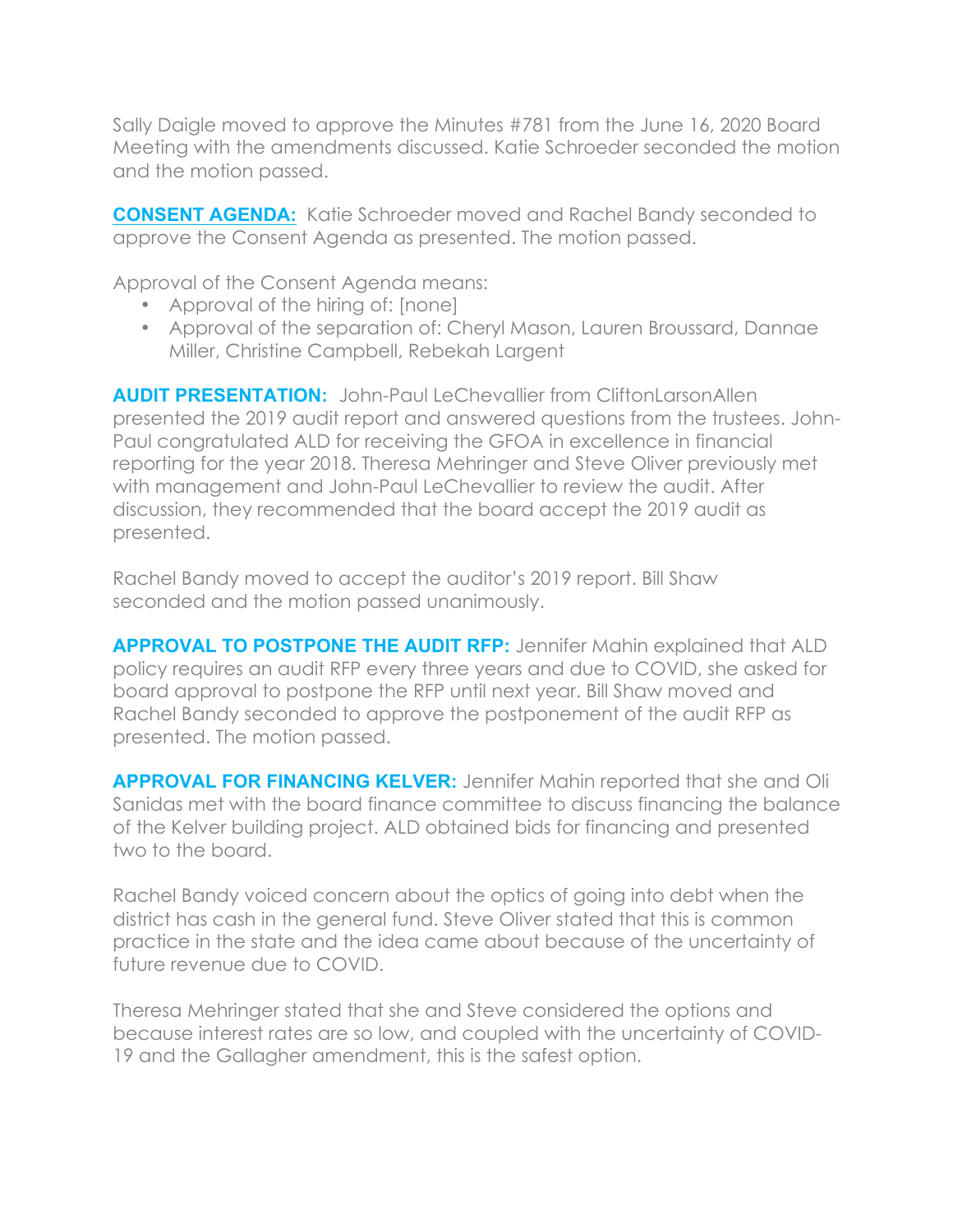Steve added that by using the finance option, ALD could conserve the fund balance for a while longer and once more is known about future revenue, ALD could pay the financing off. He stated that in order to approve financing Kelver, he would insist on a no prepayment penalty on the loan.

Jennifer Mahin reported that Oli Sanidas will present later during the board meeting that ALD is in the process of re-envisioning its services post-COVID and having cash in the general fund would be helpful to have available to make those adjustments.

Oli Sanidas explained that the fund balance has also been referred to as ALD's "rainy day fund" and now is a rainy day. He added that having the money in the general fund is a conservative approach to cover operational expenses in case ALD loses a significant amount of revenue due to Gallagher.

Jennifer presented two bids for financing. After discussion, the board recommended to choose the Vectra Bank financing option.

Theresa Mehringer moved and Bill Shaw seconded to approve financing the balance of the Kelver building project as presented. Rachel Bandy opposed the motion. The motion passed.

Cam recommended the board approve that Steve and Oli sign the documents so that it does not have to wait for the next meeting to proceed with the loan.

Sally Daigle moved and Theresa Mehringer seconded to approve giving Oli Sanidas and Steve Oliver the authority to sign the loan documents. The motion passed.

**BOARD PRESIDENT REPORT:** Steve Oliver had nothing to report.

**EXECUTIVE DIRECTOR REPORT:** Oli Sanidas reported that the reopening plan was revised in response to staff feedback; three options were reviewed and Option B was chosen. Option B allows a set amount of time for patrons to be in the branches, then after 90 minutes, the branches will close for cleaning. Option B was the most conservative option and it was chosen so that leadership can monitor infection rates and can relax the reopening guidelines as time goes by.

Holly Whelan stated that the reopening team has not yet confirmed reopening dates, but the goal is to begin reopening by the end of August.

Oli Sanidas explained that ALD plans to gather names of patrons who enter for contact tracing purposes. By asking for reservations, ALD will have those names.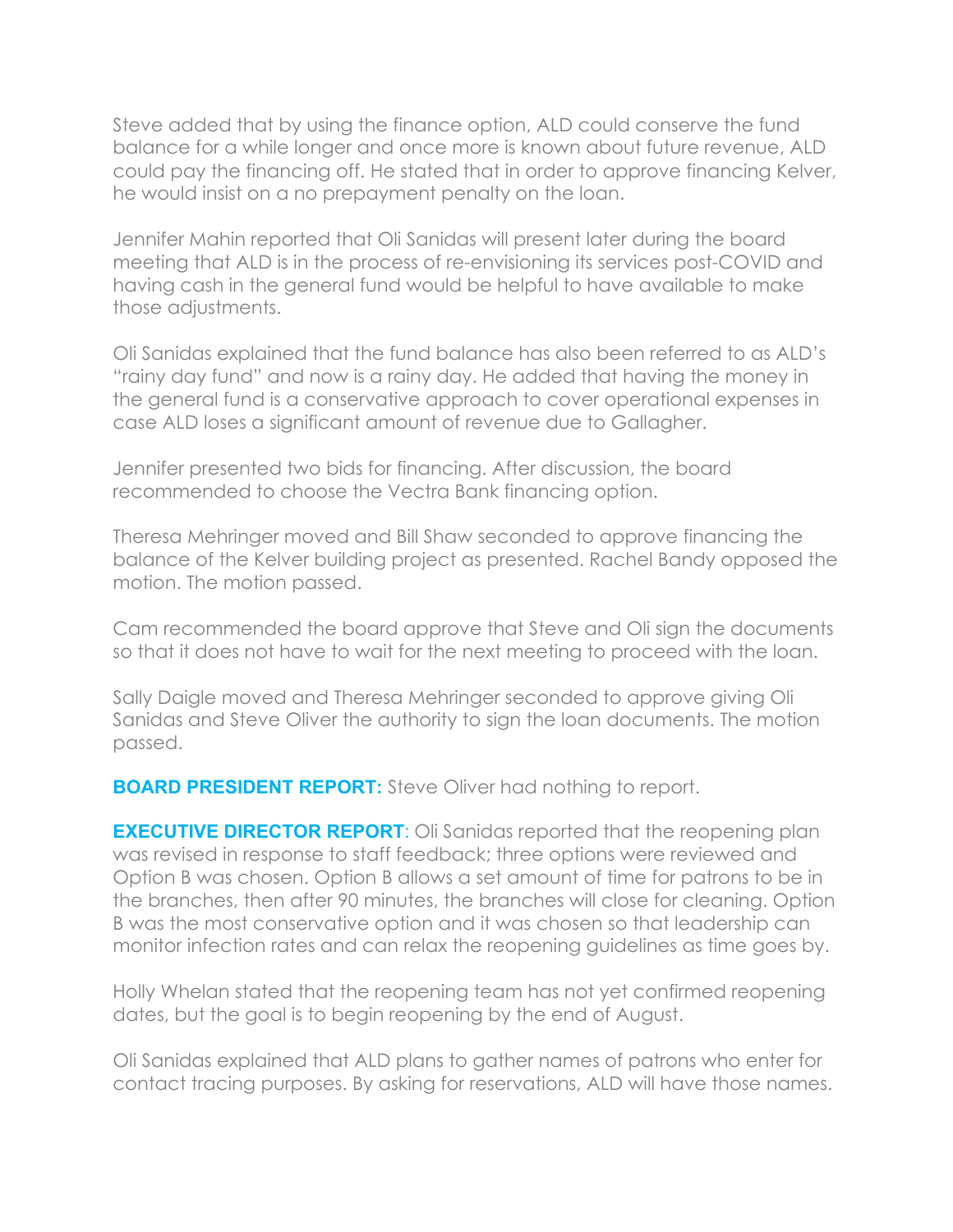For walk in patrons, ALD plans to accept the name that is given without verification.

ALD has adopted a COVID-19 code of conduct.

Oli drafted a strategic plan that focuses on transition and bolstering services that are not in person. Oli asked for feedback from the board and the final draft will be presented in October.

The reallocation of the budget to new projects is intended to take money from other projects that ALD will not pursue for now and allocate those funds to new projects, including:

- 1. Upgrading the HVAC system with an ionization system to help prevent the spread of airborne pathogens
- 2. Material Process Expansion, which will help patrons access materials without coming into the branches. The part of the process that ALD would like to proceed with immediately is installing an external locker system. The other parts of the project are not dependent on the others. Those parts of the project include a centralized sorter, which will allow staff more time with the patrons; IMMS, which is a software system that will intelligently route materials; and mail delivery to patrons at scale, which would be an expansion of ALD's mail delivery of materials to patrons. These other parts of the project will be discussed with the board in 2021 and will include an impact to the budget due to the cost of postage.

There was some discussion about the revised reopening plans.

**LOCKER PRESENTATION:** Anthony White gave a presentation on installing lockers outside of branches, similar to what Amazon uses. The lockers will allow patrons to pick up materials outside of library hours. ALD would initially have the lockers installed outside under cover from weather. Eventually, the intent is to pair the lockers with an open access system where patrons could go into specific parts of the libraries after hours and access their materials from the lockers. The patron would scan their library card at the locker system to open the locker. The locker systems are modular, so additional units can be added as needed.

The proposed timeline would be to install the first system at Koelbel, and the trial would go for 12-16 weeks. While that trial system is being tested, ALD would consider adding lockers at the other branches.

Sally Daigle asked about maintenance of the lockers and installing them in areas around the community besides the libraries. Anthony responded that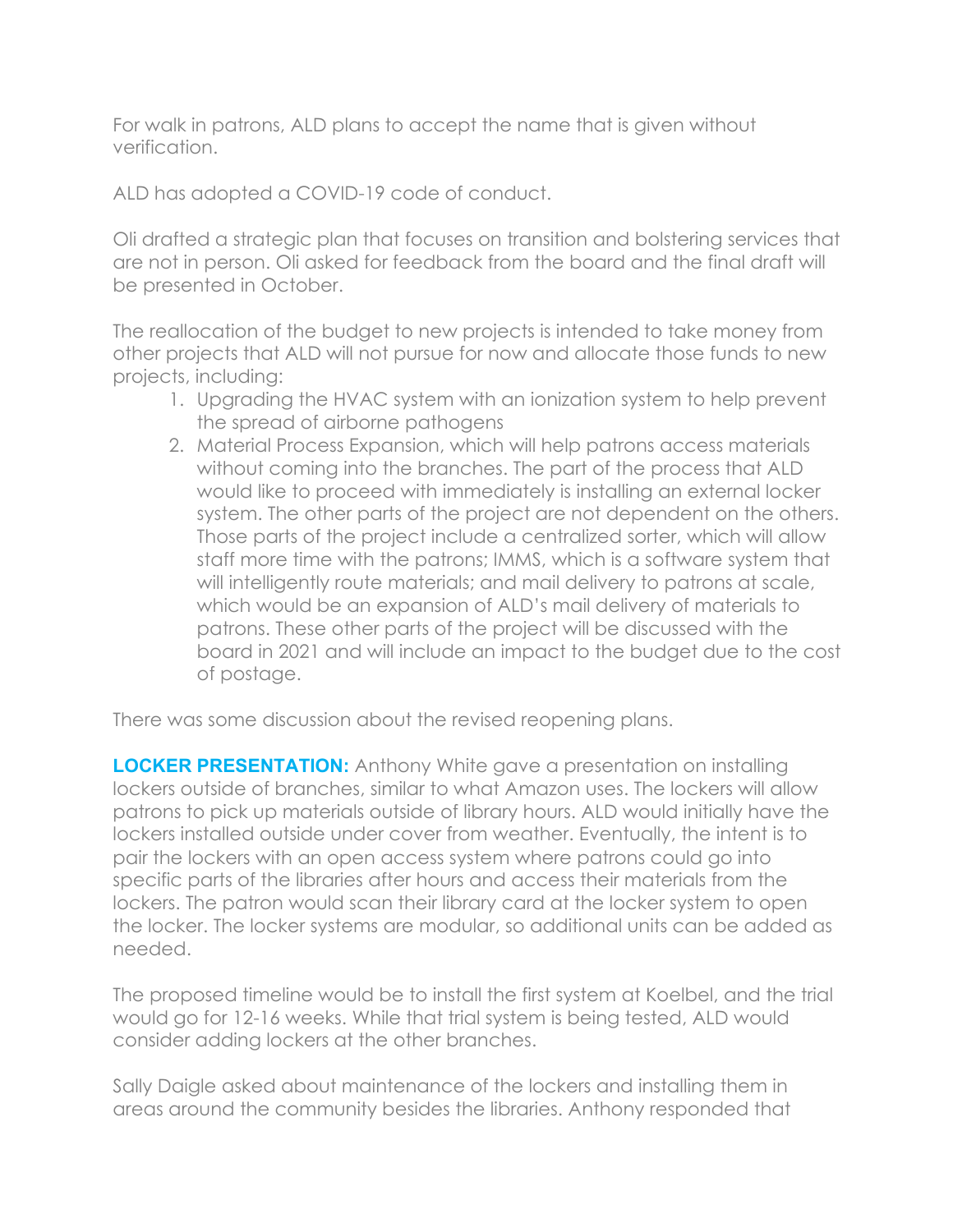installing in community areas is part of the plan and the locker systems will also provide wifi; therefore, the community engagement team will identify strategic locations where wifi is needed for the external lockers. Anthony also explained that maintenance will be included in the initial contract and there will be a maintenance expense beyond that.

Bill Shaw asked whether patrons can request which lockers their materials are placed in. Anthony said he will ask the vendor.

Rachel Bandy expressed concern about security around the lockers and recommended that ALD consult local, state and federal law enforcement. Katie Schroeder also stated that there are concerns about patrons picking up materials alone when the library is closed.

Oli Sanidas stated that the desire is to implement the locker system right away in preparation for inclement weather. Rachel stated she would like more information around security with other locker systems in the community and recommended that ALD reach out to local and state law enforcement to find out.

Sally Daigle suggested that the board table the item for a week to allow the security team to send the board the information about security implications and then a short special meeting could be called next week to take this item to a vote.

Cam confirmed that the options are to wait to vote until the next meeting in September or call a special meeting. Oli Sanidas stated that the decision could be pushed to the meeting in September—the urgency is to try to beat the cold weather.

Steve Oliver stated that there are three board members who have expressed they would like more information on security implications before voting.

Rachel will work with Oli Sanidas, Anthony White, and Jose Ortiz, Manager of Facilities and Security, on collecting the necessary security information.

The item was tabled.

## **APPROVAL OF REALLOCATON OF FUNDS TO UPGRADE THE HVAC SYSTEM:**

Sally Daigle moved and Rachel Bandy seconded to approve the reallocation of funds to upgrade the HVAC system as presented. The motion passed.